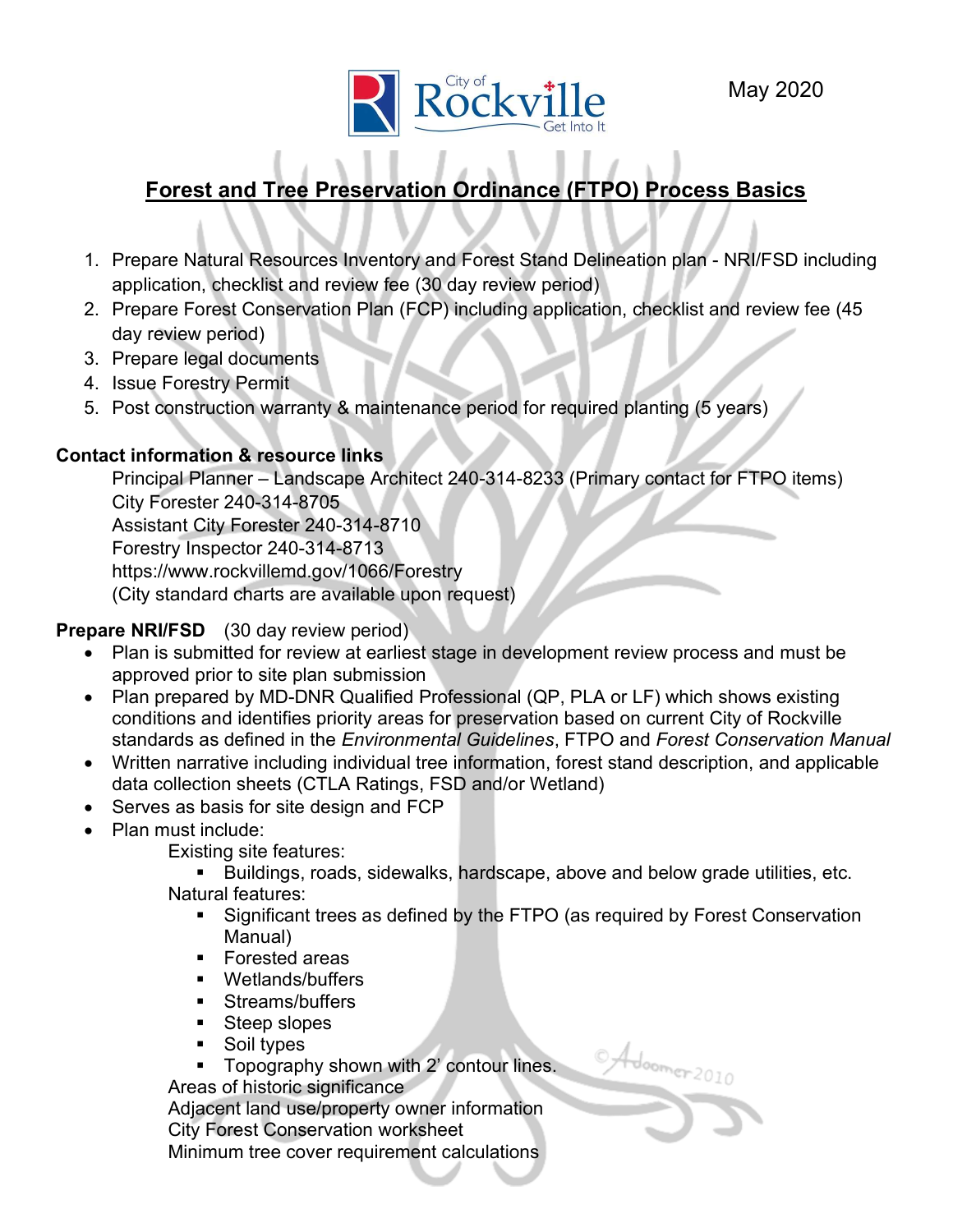## Prepare preliminary and/or final FCP (45 day review period)

- Site plans requiring Planning Commission approval submit preliminary FCP before hearing and final FCP after hearing. All other site plans can submit final FCP during site plan review.
- Identifies how forest and tree retention and/or replanting is being accomplished.
- Reviewed in conjunction with site plan, stormwater management plan and erosion control plan.
- Emphasis on preserving natural resources and replacing forest and significant trees on site.

### Prepare required legal documents for review by city

- Forest conservation easement (after recordation, FCE info is provided in GIS format on disk)
- Maintenance agreement
- Bond

### Issue permits

- Once required plans and associated legal documents are approved, permit is issued and construction may begin.
- Required inspections:
	- o Pre-construction meeting
	- o Notice to proceed once tree protection/sediment control is installed
	- o Regular construction inspections
	- o Post construction inspection for removal of tree protection devices
	- o Pre-planting meeting
	- o Post planting inspection

### Post construction/planting

- Begin maintenance period
- Biannual planting inspections
- Bond release

### Common mistakes/process delays

- Incomplete application or checklist or failure to follow instructions on checklist.
- Incorrect review fee.
- Plan not prepared per city ordinance, manual and/or environmental guidelines.
- Trees incorrectly located, misidentified, incorrectly measured, not condition rated per CTLA.
- Required items per checklist which are missing from the plan (e.g., standard charts/notes, existing trees, easements, utilities, hardscape, adjacent trees and structures).
- Plan not coordinated with other city plans, such as site plan, SWM plan.
- Written justification for paying fee in lieu not provided or not submitted per Section 10.5-24.
- Proposed trees not spaced per ordinance requirements.
- Proposed trees shown within easements, on top of infrastructure, or too close to infrastructure (e.g., proximity to utilities, sidewalks, lights, etc.).
- Proposed trees shown where existing trees are located or too close to existing trees (e.g., under canopies).
- Proposed trees are not appropriate for space or conditions (e.g., large shade tree too close to buildings or decks, insufficient rooting volume provided).